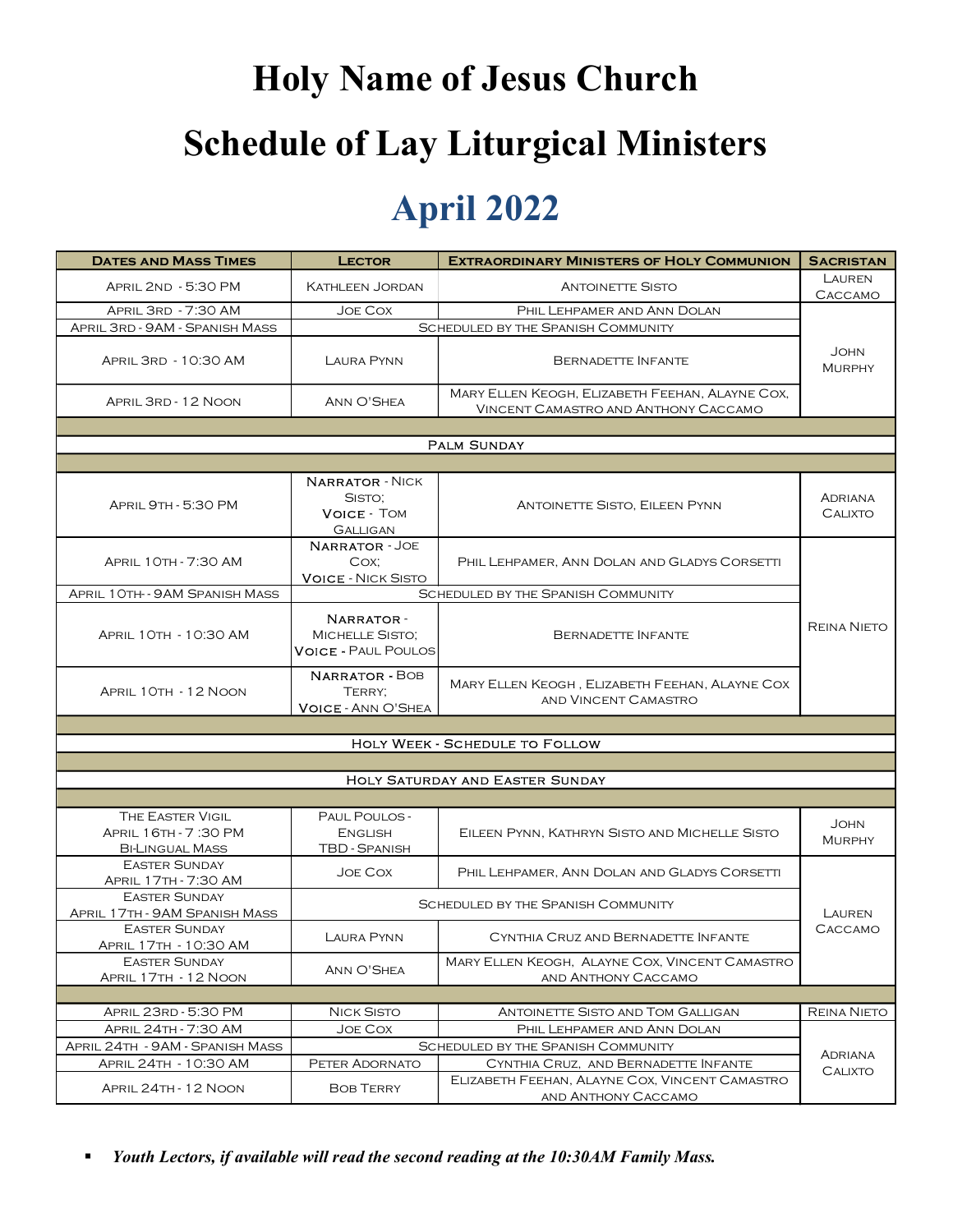- Visit the Holy Name Website (http://www.holynamebrooklyn.com/) for our online Lay Minster Schedule (Select "Worship" button on the homepage and then Lay Liturgical Minsters.
- **If you are unable to serve at your scheduled Mass, please arrange for a replacement with another minster.**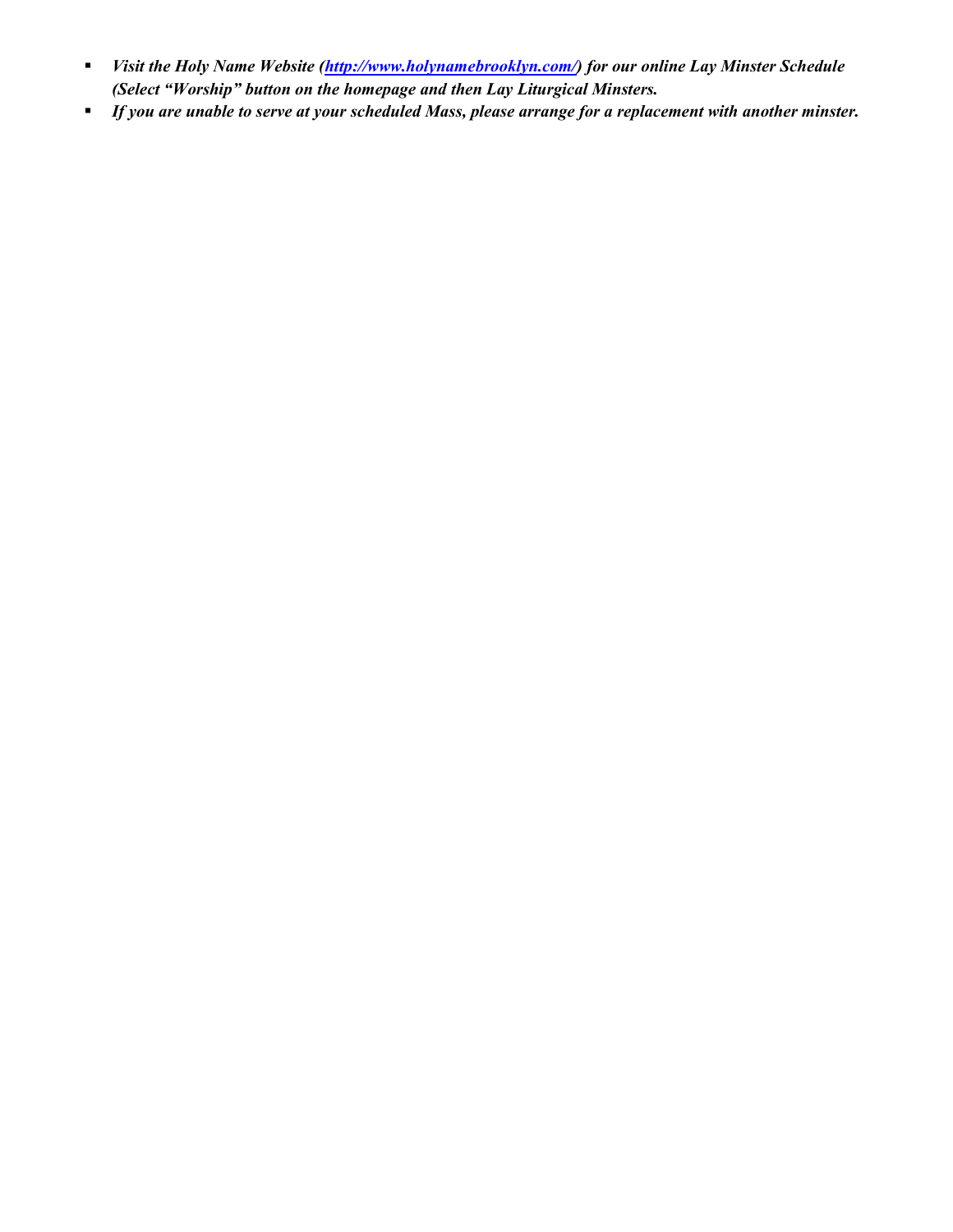# Holy Name of Jesus Church Schedule of Lay Liturgical Ministers

#### May 2022

| <b>Schedule of Lay Liturgical Ministers</b>         |                                                                                                      |                                                                                         |                    |  |  |  |
|-----------------------------------------------------|------------------------------------------------------------------------------------------------------|-----------------------------------------------------------------------------------------|--------------------|--|--|--|
| <b>May 2022</b>                                     |                                                                                                      |                                                                                         |                    |  |  |  |
| <b>DATES AND MASS TIMES</b>                         | <b>LECTOR</b>                                                                                        | <b>EXTRAORDINARY MINISTERS OF HOLY COMMUNION</b>                                        | <b>SACRISTAN</b>   |  |  |  |
| APRIL 30TH 5:30 PM                                  | <b>NICK SISTO</b>                                                                                    | ANTOINETTE SISTO AND TOM GALLIGAN                                                       | Lauren             |  |  |  |
|                                                     |                                                                                                      |                                                                                         | CACCAMO            |  |  |  |
| MAY 01 ST - 7:30 AM<br>MAY 01 ST - SPANISH MASS     | JOE COX                                                                                              | PHIL LEHPAMER AND ANN DOLAN<br><b>SCHEDULED BY THE SPANISH COMMUNITY</b>                | John<br>MURPHY     |  |  |  |
| MAY 01ST - 10:30 AM                                 | MICHELLE SISTO                                                                                       | BERNADETTE INFANTE, CYNTHIA CRUZ                                                        |                    |  |  |  |
| MAY 01 ST - 12 NOON                                 | ANN O'SHEA                                                                                           | ALAYNE COX, ELIZABETH FEEHAN AND VINCENT                                                |                    |  |  |  |
|                                                     |                                                                                                      | <b>CAMASTRO</b>                                                                         |                    |  |  |  |
| MAY 07TH - 5:30 PM                                  | <b>TOM GALLIGAN</b>                                                                                  | EILEEN PYNN, KATHRYN SISTO                                                              | ADRIANA            |  |  |  |
|                                                     |                                                                                                      |                                                                                         | <b>CALIXTO</b>     |  |  |  |
| MAY 08TH - 7:30 AM<br>MAY O8TH - 9AM - SPANISH MASS | PHIL LEHPAMER, ANN DOLAN AND GLADYS CORSETTI<br>JOE COX<br><b>SCHEDULED BY THE SPANISH COMMUNITY</b> |                                                                                         |                    |  |  |  |
| MAY 08TH - 10:30 AM                                 | <b>LAURA PYNN</b>                                                                                    | <b>BERNADETTE INFANTE</b>                                                               | <b>REINA NIETO</b> |  |  |  |
|                                                     |                                                                                                      | MARY ELLEN KEOGH, ALAYNE COX, ELIZABETH FEEHAN                                          |                    |  |  |  |
| MAY 08TH - 12 NOON                                  | <b>BOB TERRY</b>                                                                                     | AND VINCENT CAMASTRO                                                                    |                    |  |  |  |
|                                                     |                                                                                                      |                                                                                         | John               |  |  |  |
| MAY 14TH - 5:30 PM                                  | PAUL POULOS                                                                                          | EILEEN PYNN, ANTOINETTE SISTO,                                                          | MURPHY             |  |  |  |
| MAY 15TH - 7:30 AM                                  | <b>JOE COX</b>                                                                                       | PHIL LEHPAMER, ANN DOLAN AND GLADYS CORSETTI                                            |                    |  |  |  |
| MAY 15TH - 9AM - SPANISH MASS                       |                                                                                                      | SCHEDULED BY THE SPANISH COMMUNITY                                                      | LAUREN             |  |  |  |
| MAY 15TH - 10:30 AM                                 | PETER ADORNATO                                                                                       | BERNADETTE INFANTE<br>MARY ELLEN KEOGH, ALAYNE COX, ELIZABETH FEEHAN                    | CACCAMO            |  |  |  |
| MAY 15TH - 12 NOON                                  | <b>BOB TERRY</b>                                                                                     | AND VINCENT CAMASTRO                                                                    |                    |  |  |  |
|                                                     |                                                                                                      |                                                                                         |                    |  |  |  |
| MAY 21ST - 5:30 PM                                  | <b>NICK SISTO</b>                                                                                    | ANTOINETTE SISTO, TOM GALLIGAN                                                          | <b>REINA NIETO</b> |  |  |  |
| MAY 22ND - 7:30 AM                                  | JOE COX                                                                                              | PHIL LEHPAMER, ANN DOLAN AND GLADYS CORSETTI                                            |                    |  |  |  |
| MAY 22ND - 9AM - SPANISH MASS                       |                                                                                                      | SCHEDULED BY THE SPANISH COMMUNITY                                                      | <b>ADRIANA</b>     |  |  |  |
| MAY 22ND - 10:30 AM                                 | <b>LAURA PYNN</b>                                                                                    | <b>BERNADETTE INFANTE</b>                                                               | CALIXTO            |  |  |  |
| MAY 22ND - 12 NOON                                  | ANN O'SHEA                                                                                           | MARY ELLEN KEOGH, ELIZABETH FEEHAN, ALAYNE COX,<br>VINCENT CAMASTRO AND ANTHONY CACCAMO |                    |  |  |  |
|                                                     |                                                                                                      |                                                                                         |                    |  |  |  |
| MAY 28TH - 5:30 PM                                  | PAUL POULOS                                                                                          | <b>ANTOINETTE SISTO, TOM GALLIGAN</b>                                                   | LAUREN             |  |  |  |
|                                                     |                                                                                                      |                                                                                         | CACCAMO            |  |  |  |
| MAY 29TH - 7:30 AM                                  | Joe Cox                                                                                              | PHIL LEHPAMER AND ANN DOLAN                                                             |                    |  |  |  |
| MAY 29TH - SPANISH MASS<br>MAY 29TH - 10:30 AM      | PETER ADORNATO                                                                                       | SCHEDULED BY THE SPANISH COMMUNITY<br>CYNTHIA CRUZ AND BERNADETTE INFANTE               | John               |  |  |  |
| <b>MAY 29TH - 12 NOON</b>                           | <b>BOB TERRY</b>                                                                                     | ELIZABETH FEEHAN, ALAYNE COX, VINCENT CAMASTRO                                          | MURPHY             |  |  |  |
|                                                     |                                                                                                      | AND ANTHONY CACCAMO                                                                     |                    |  |  |  |

- **•** Youth Lectors, if available will read the second reading at the 10:30AM Family Mass.
- Visit the Holy Name Website (http://www.holynamebrooklyn.com/) for our online Lay Minster Schedule (Select "Worship" button on the homepage and then Lay Liturgical Minsters.
- If you are unable to serve at your scheduled Mass, please arrange for a replacement with another minster.